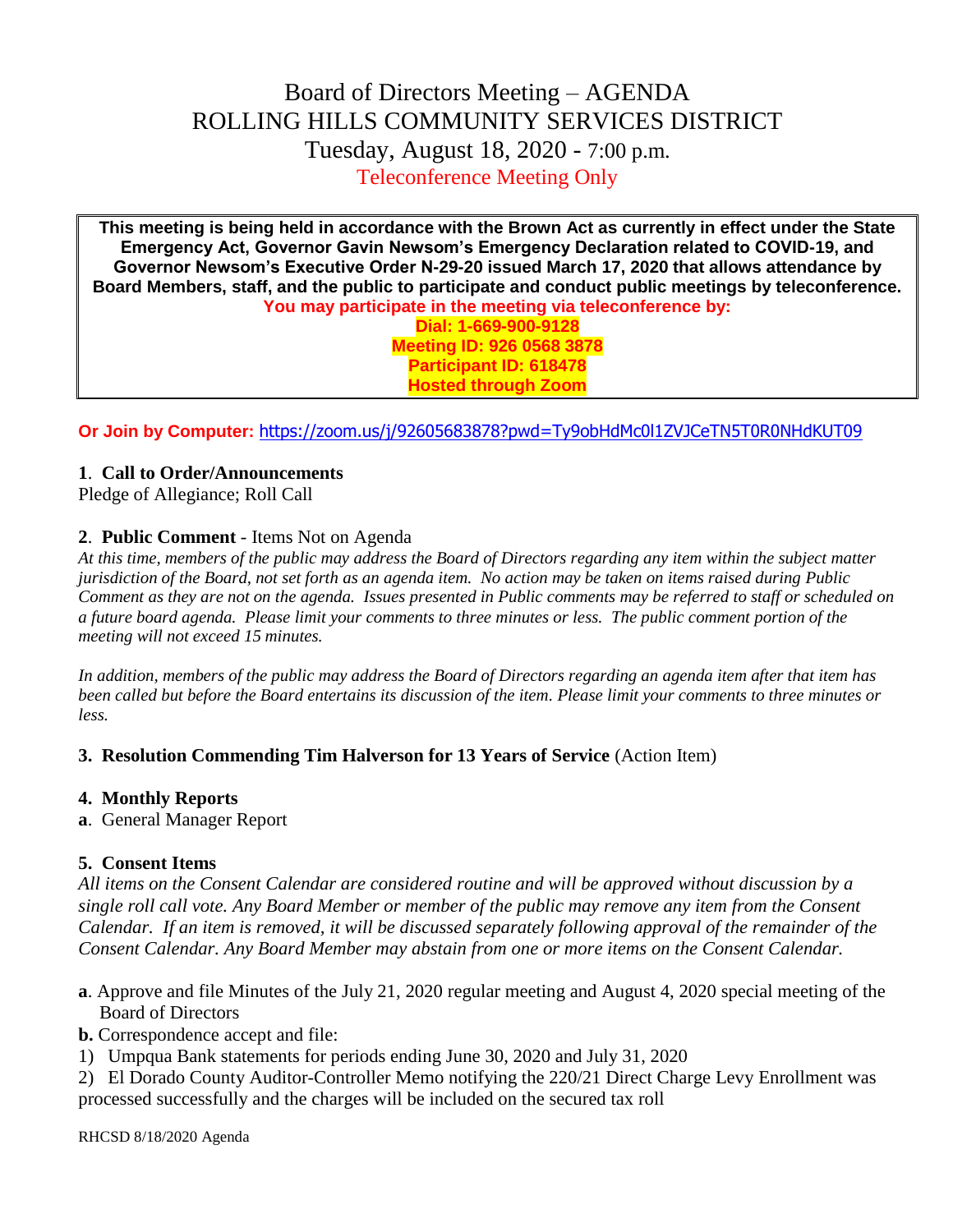- 3) SDRMA notice 2020-21 Coverage Documents are now available for Property/Liability program
- 4) EID Newsletter July-August
- 5) CalPERS Circular notification dated July 16, 2020
- 6) CalPERS Circular notification dated July 28, 2020

Consent Items Pulled for Discussion:

# **6. Old Business**

**a. Folsom Heights Development Project – Prima Road Emergency Vehicle Access (EVA) –** Staff to provide update regarding any new information received by the District on this issue (Discussion Item)

# **7. New Business**

**a. Award of Contract for 2020 Shadow Hills Road Resurfacing Maintenance Project –** Board to consider award of the Public Works contract to Doug Veerkamp General Engineering, Inc., as a result of the competitive bidding done for the 2020 Shadow Hills Road Resurfacing Project; define the final scope of work; authorize the General Manager to execute all documents necessary to carry out the work.

Fiscal Impact – Lowest responsive bid for the base scope of work is \$21,012.33, which includes slurry seal roads in Shadow Hills, restriping/lettering all existing, crack fill within the entire Shadow Hills subdivision, permit and bond costs.

Additional optional bid scopes include remove and replace specified sections of Shadow Hills \$10,493.30; remove and replace specified sections of Stonebriar \$45,625.64; and repaint eight speed bumps in Springfield Meadows and stop line at Stonebridge and Manchester \$2,655.70. The entire bid amount including base bid and added options is \$79,786.97. (Discussion/Action Item)

- **b. Biennial Review of RHCSD Conflict-of-Interest Code, Even Years –** The District's Conflict-of-Interest Code is reviewed on a biannual basis during even numbered years. Since the last amendment to the Code in August 2018, there are no new positions, no positions eliminated or renamed, no substantial changes to duties or responsibilities for any positions, and no substantial changes to the district's organizational structure; therefore no amendment is required. Staff seeking Motion authorizing the Clerk to execute the 2020 Local Agency Biennial Notice. (Action Item)
- **c. Appointment to Fill Vacancy on RHCSD Board of Directors –** Consideration of Statements of Interest submitted in response to Notice of Vacancy posted due to the vacancy created on the Board of Directors of the District by the resignation of Tim Halverson; appointment to fill the vacancy through the general election in November 2020 (Discussion/Action Item)
- **d. Designation and Authorization for Second Board Member Use of Bank Card for Umpqua Revolve Checking Account –** The District has determined that two Board members will be authorized to hold a bank card issued for the District's Umpqua revolve account; motion to designate a second Board member in light of Tim Halverson's resignation (Action Item)
- **e. Planning for Long Range Funding for Road Maintenance and Repairs –** Discussion Item